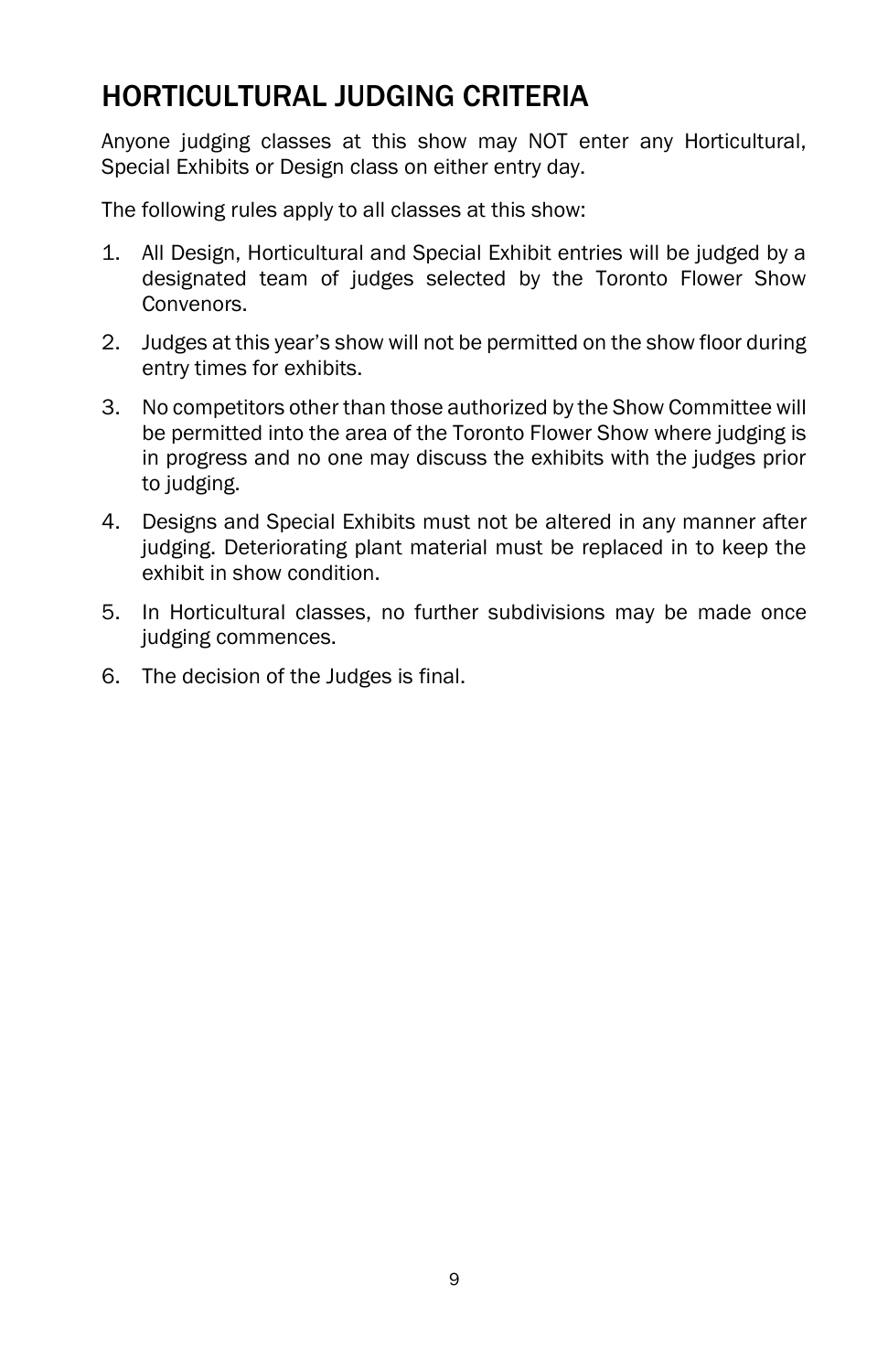# HORTICULTURE & SPECIAL EXHIBIT COMPETITION RULES

# Regulations and judging standards

1. General Regulations (pages 6, 7, 8), Judging Criteria (page 9) and *The Ontario Judging and Exhibiting Standards for Horticulture and Floral Design,* 2019 edition, (OJES) will govern.

#### Possession

2. All plants exhibited must have been grown by the exhibitor *for at least 3 months* prior to March 12, 2020, except in the Special Exhibit Classes. In Classes 19-25 inclusive all bulbs and branches must have been in exhibitor's possession for at least 3 months and if forced must have been done by exhibitor.

#### Forms

3. See Horticultural and Special Exhibit Entries information on page 15 for how to get registration forms. Registration Forms must be received by the Registration Convenor by Monday March 9, 2020. Please email your completed forms to cbentries@thegardencluboftoronto.ca or mail forms to The Garden Club of Toronto office at 777 Lawrence Avenue East, Toronto, ON M3C 1P2 or to the Registration Convenor.

# Entries

- 4. Exhibitors may have up to THREE entries per class in the Horticulture Division, as long as they are different species or cultivars of a species. Exhibitors may have only ONE entry per class in the Special Exhibits Section.
- 5. Exhibitors may have no more than 30 entries in total. Each entry must be accompanied by its own Entry Tag. Entry Tags for 2020 are available at The Garden Club of Toronto office and on-site at Canada Blooms.
- 6. Plant lists: A plant list is required for classes that permit two or more species or cultivars and all Special Exhibits. Botanical and common names must be included on a 10cm x 15cm (4" x 6") index card. Names required on the entry tag are addressed on page 15 under Forms.
- 7. Should the exhibitor require the watering/grooming committee to care for an exhibit during the show, the exhibitor must attach instructions including watering requirements and any special needs to the entry tag using the form provided. The watering/grooming committee will be notified of these needs.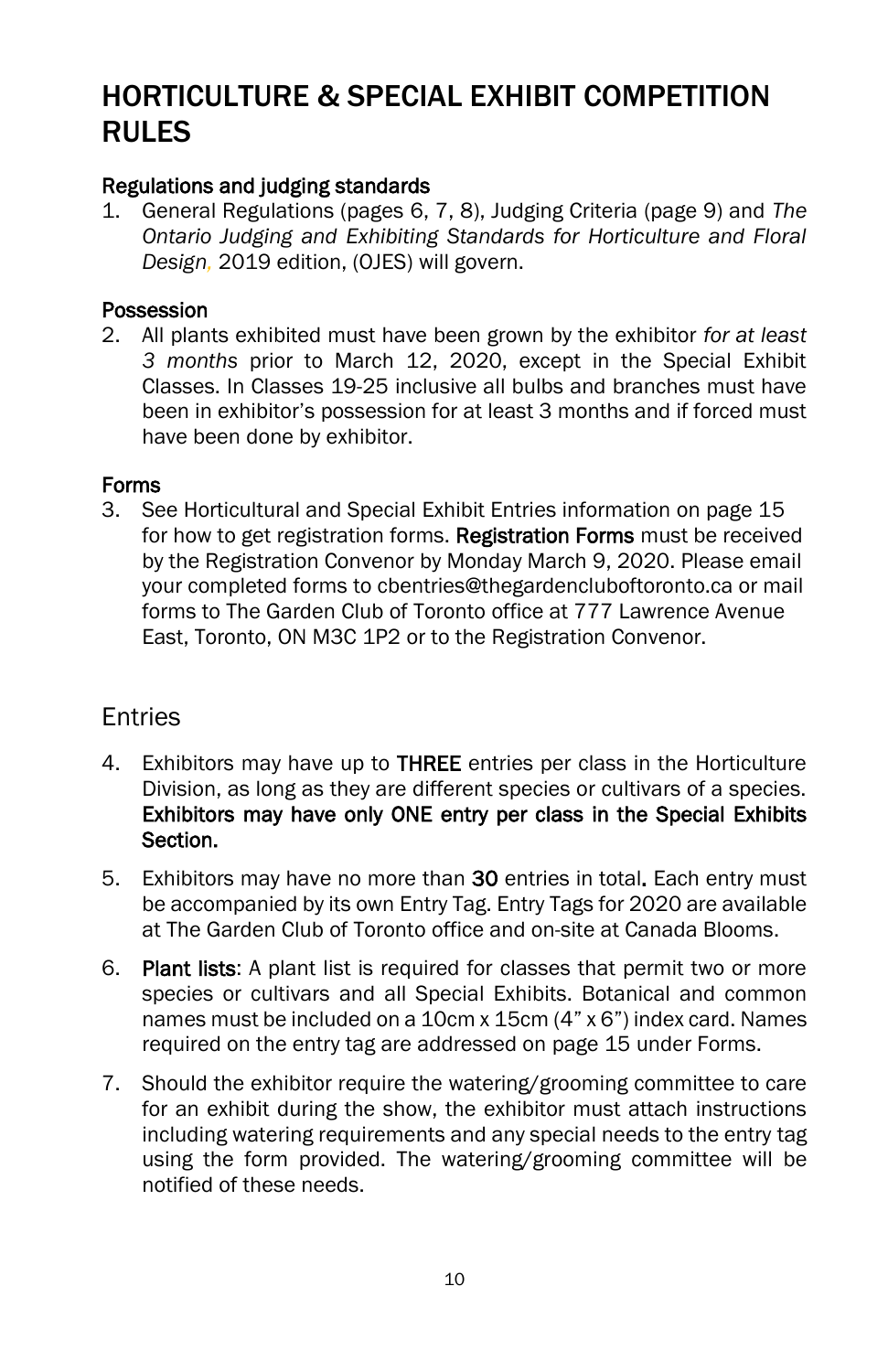- 8. Exhibitors may enter horticultural classes on 1st and 2nd entry days, provided each is completely different from the previous species or cultivar exhibited.
- 9. Where a class exists for a special type or variety of specimen, a specimen entry must be exhibited in that class, e.g. ferns must be exhibited in a fern class. All Classes in Section D are exempt from this rule.
- 10. Potted plants may have more than one stem if it is characteristic of the cultivar, e.g. Hedera helix. Specimen plants may have only one rooted stem, e.g. Azalea or Rosemarinus officinalis.
- 11. No accessories are permitted in horticultural classes unless otherwise stated. Accessories are permitted in MOST Special Exhibit classes.
- 12. Top-dressing is not mandatory but may be used at the discretion of the exhibitor and where appropriate. Unobtrusive staking is permitted in horticultural classes. No "training rings" are permitted for Saintpaulia (African violet) exhibits.
- 13. Entry days/times

#### First Day entries: Thursday, March 12, 2020 Hours: 5:00 p.m. to 7:30 p.m.

NOTE: Any exhibitor entering 5 or more entries in the Horticulture Section may enter early between 4:00 and 7:30 pm.

The Staging committee will place the entries on the show floor.

 For Special Exhibit classes requiring preparation time on the show floor, entrants must register between 4:00 and 7:30pm and may continue to work until 9:30 p.m.

#### Second Day entries: Tuesday, March 17, 2020 Hours: 6:00 p.m. to 8:00 p.m.

NOTE: Any exhibitor entering 5 or more entries in the Horticulture Section may enter early between 5:00 and 8:00 p.m.

The Staging Committee will place the entries on the show floor.

For Special Exhibit classes requiring preparation time on the show floor, entrants must register between 5:00 and 8:00 p.m. but may continue to work until 10:00 p.m.

Please note that unless otherwise stated in the class description, ALL CLASSES have 2 entry days.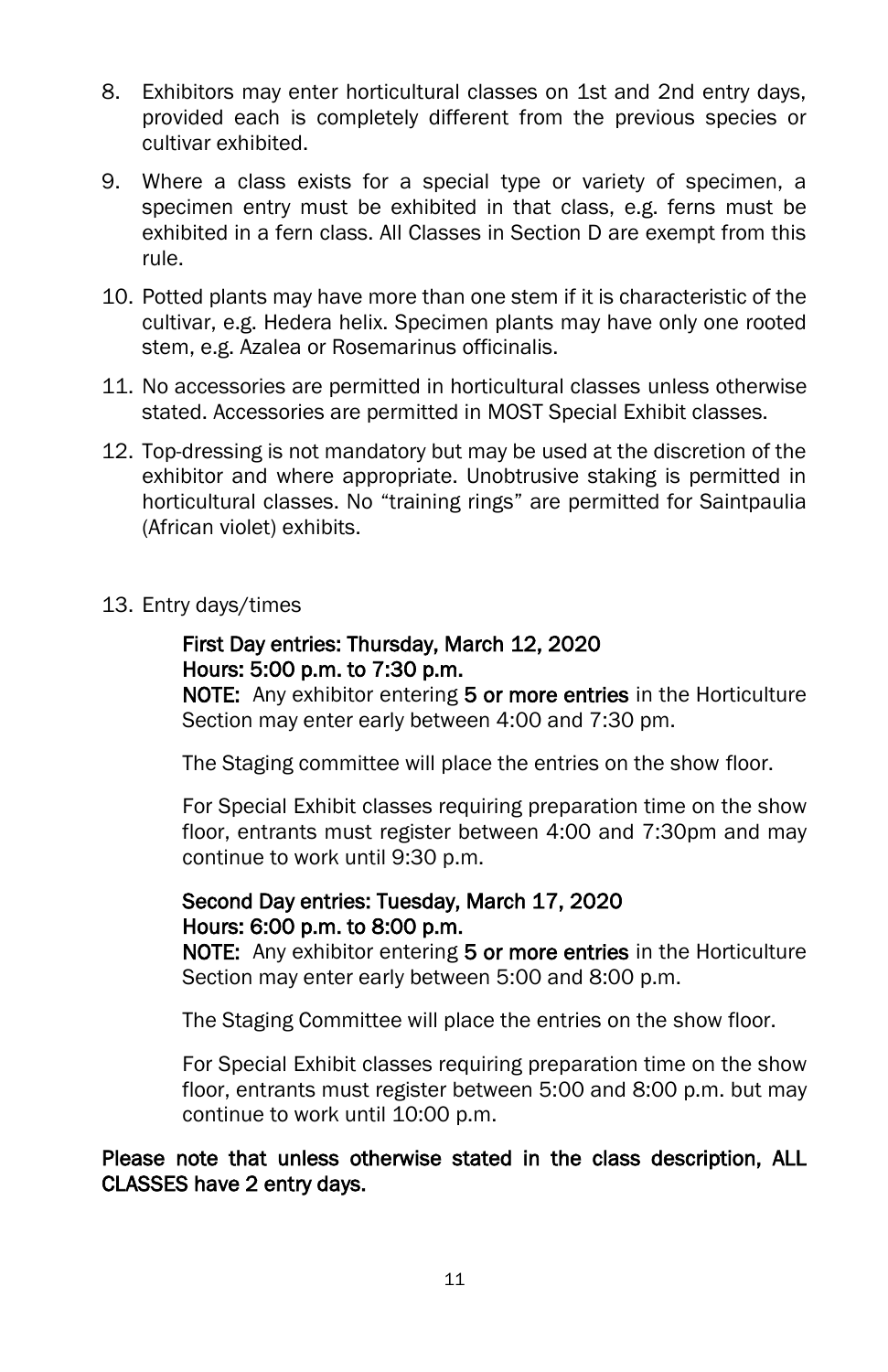## Classification

14. A Passing Judge must initial each Entry Tag before the staging crew places the exhibit on the show floor. The Passing Judge, at her discretion, may refuse to accept an entry if it is not considered to be of show quality, or not free from pests and disease. N.B. Note the requirements in the schedule re numbers of plants per entry, e.g. 7 in a pot, plant lists, date cut, etc.

Please Note: No competitors will be allowed to groom or water their entries after they are placed on the show floor until judging has been completed. The Show Committee may allow exhibitors to cover their entries if temperature and/or dust conditions would damage plants. Covers will be removed before judging by members of the Show Committee.

#### **Staging**

- 15. The Show Committee may subdivide horticultural classes and may move or remove horticultural entries if necessary before judging commences.
- 16. All exhibits must be kept in show condition. Exhibitors are responsible for maintaining and watering their entries AFTER JUDGING HAS TAKEN PLACE, unless they have notified the Horticultural Chair. See Rule 7. Plant material must be kept fresh for the duration of the show. Work may be done any time during the show, including public open hours.

#### Judging

#### 17. Judging Dates/Times

#### First Day: Friday, March 13, 2020, 9:30 a.m. Second Day: Wednesday, March 18, 2020, 9:30 a.m.

NOTE: Anyone judging Horticultural, Special Exhibit or Design competitions at the show will not be permitted to enter any Horticultural, Special Exhibit or Design competitions at this show.

#### Removal

18. Exhibitors are responsible for and must remove their exhibits according to the schedule listed below.

All classes entered on First Entry Day must be removed Tuesday, March 17, 2020 between 5:00 and 5:30 p.m.

All classes entered on Second Entry Day must be removed Sunday, March 22, 2020 between 5:00 and 5:45 p.m.

19. No boxes or other removable containers are permitted on the show floor prior to removal times as set out above.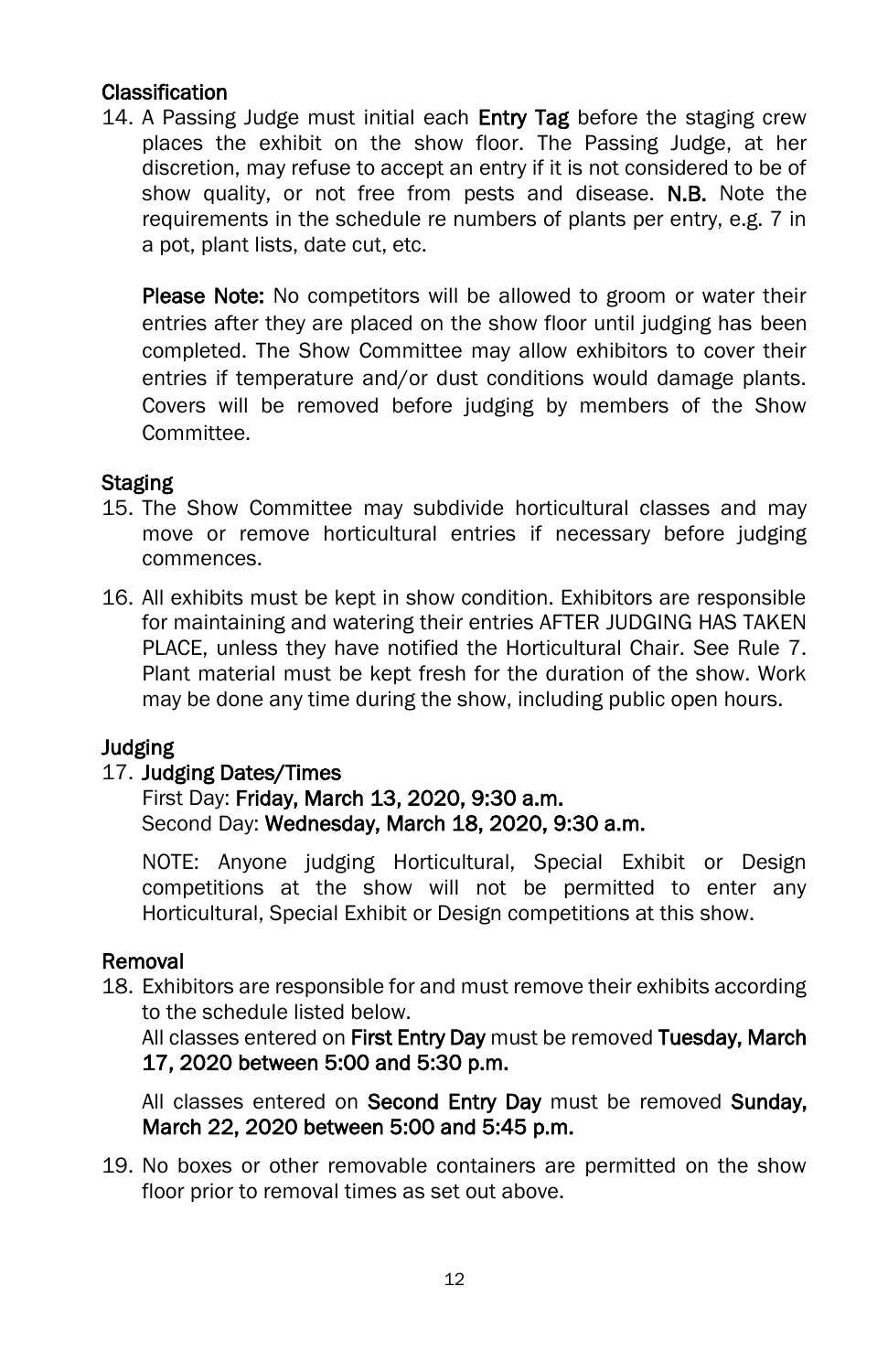# Pot Size

20. Pot size refers to the inside measurement of the container, at the top, in which the plant is grown. Measure along the slim lines as shown in the following diagrams.

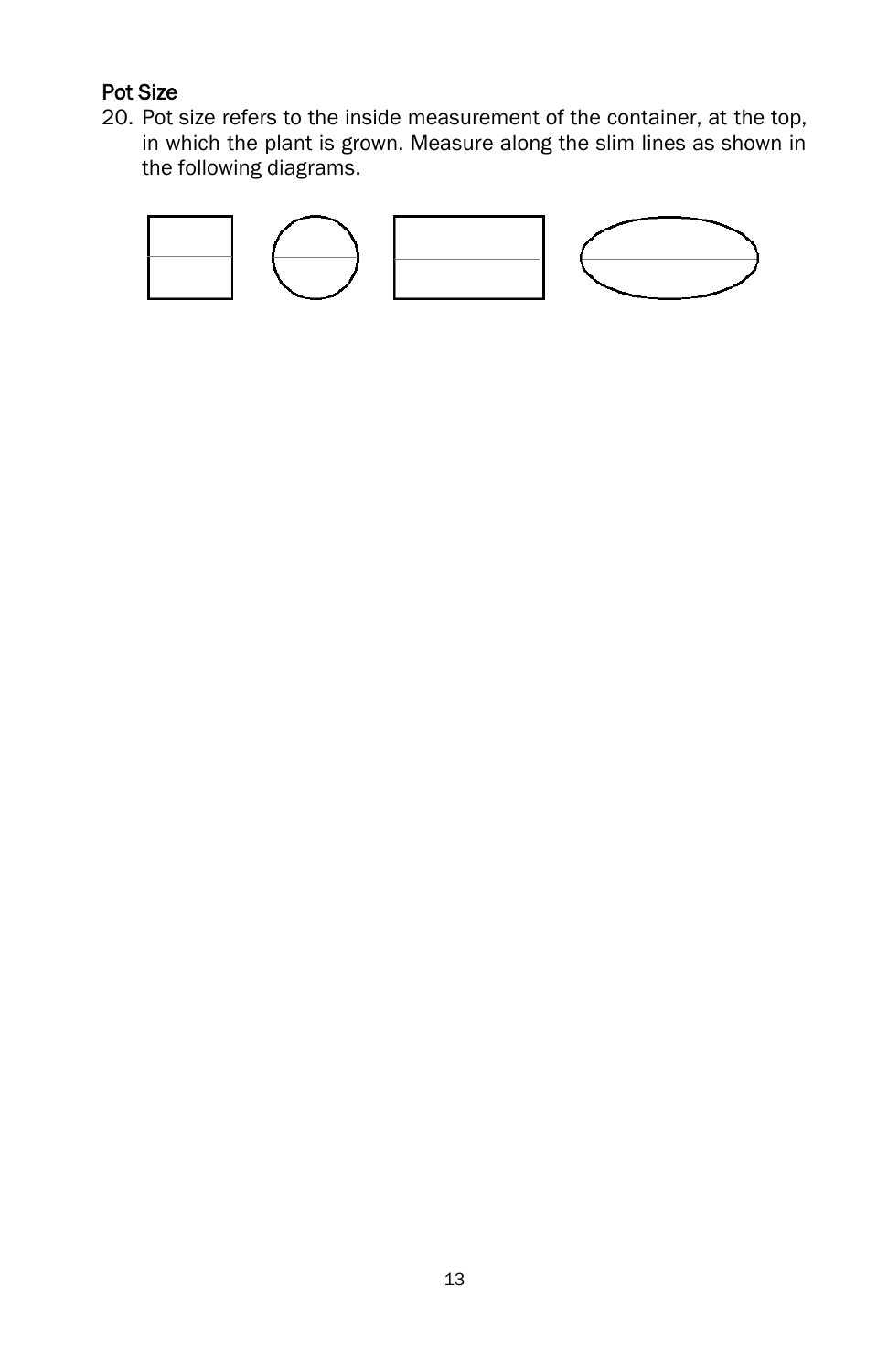# HELPFUL HINTS FOR THE HORTICULTURAL COMPETITIONS

Please check *Ontario Judging and Exhibiting Standards for Horticulture and Floral Design,* 2019 edition, also known as OJES.

The following are a few of the criteria the judges take into consideration when judging:

- When there is more than one specimen of the same cultivar in an entry, the judge looks for uniformity in size, form, colour and stage of development as well as cultural perfection.
- Freshness of material, along with the proportion of the stem to the cultivar and condition of the foliage, where applicable, are looked at carefully.
- Floriferousness refers to the abundance of flowers on the entire plant. The quality of colour and size, as well as the number of flowers, is of importance.
- Good condition and grooming are important, and all entries must be free of pests and disease. Any damaged foliage should be carefully removed so that it does not affect the overall appearance of the exhibit.
- It is important for the exhibitor to check in *Ontario Judging and Exhibiting Standards for Horticulture and Floral Design* (2019 edition), for the Scale of Points for each type of exhibit, e.g. Flowering Branches have a Scale of Points that is quite different from that for Cacti and other Succulents. By checking in this publication, you could end up with the winning entry! It is really a "must do".
- Saucers of compatible material should be brought with potted plants and placed under them for drainage.
- Reference books that might be of assistance are: *Reader's Digest A-Z Encyclopedia of Garden Plants* - Brickell, Cole, Zuk *The Reader's Digest Success with Houseplants New Encyclopedia of Herbs & Their Uses* – Bown
- Remember to read your schedule carefully it is the law of the show.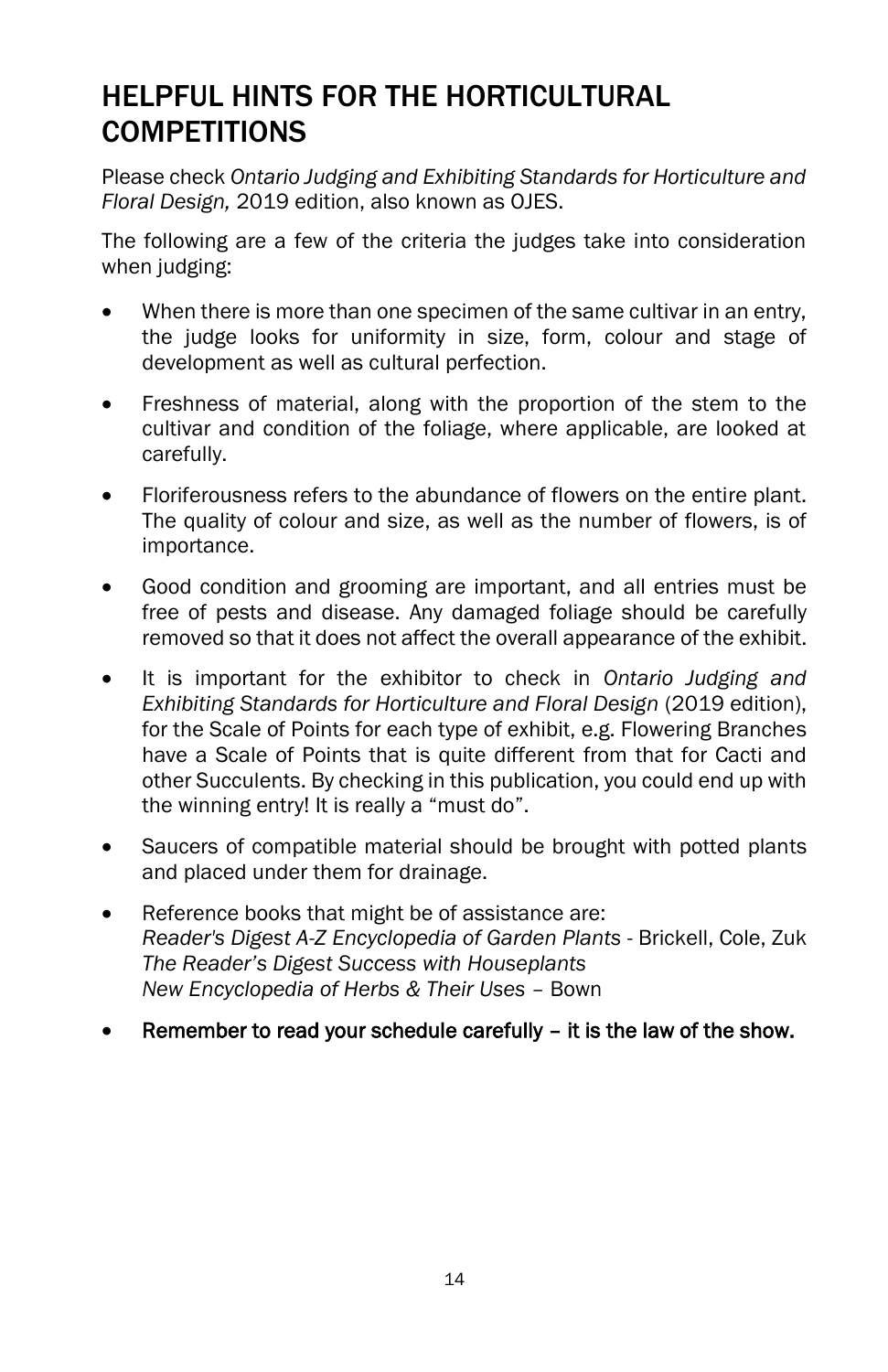# HORTICULTURAL AND SPECIAL EXHIBIT ENTRIES

You will need to complete a registration form available from The Garden Club of Toronto or downloaded from either The Garden Club of Toronto website: www.thegardencluboftoronto.ca, or the Canada Blooms website: [www.canadablooms.com.](http://www.canadablooms.com/) You may also pre-register online on the Canada Blooms website above. For each entry/plant you also need to fill out an entry tag available from The Garden Club of Toronto office and onsite at Canada Blooms.

#### 1. Horticultural & Special Exhibit Registration Form (1 per exhibitor)

This form may be completed and submitted for pre-registration by March 9, 2020 (the less stressful option), or you may register on-site at Canada Blooms during the entry times. The form must contain the exhibitor's name, any club affiliation and a list of all the entries you are submitting for both entry days (botanical and common names). This completed form will be available at the registration desk on the show floor. Unless otherwise noted Special Exhibit entries must have been pre-registered with the class convenor. On entry days, you must notify the Registration Convenor in the Horticulture office of any horticultural entries that are added or deleted.

# Entry Tag (1 per entry)

This tag must be attached to each entry and is not to be pre‐submitted. It allows the show committee to identify the owner of each plant or entry until the printed forms are completed from our database. Most Special Exhibit entries must have been pre-registered and must have an entry tag. If you are entering an "Exhibit" in Section E, or F or Section D in Classes 26 or 27, you must attach a printed list of plants with both botanical and common names to your entry. This must be on a 10cm x 15cm (4" x 6") card, or on paper that can be cut to fit the holders placed on the show floor with your entry.

NOTE: The Entry Tags are available at The Garden Club of Toronto office and on-site at Canada Blooms.

#### 2. Class Eligibility

There are two days for most classes, unless otherwise noted. See Horticulture and Special Exhibits Competition Rule 8, page 11.

Sections A, B, and C are Open Classes -open to all interested nonprofessional exhibitors (plants grown in your own home) and all members of horticultural societies and garden clubs including The Garden Club of Toronto.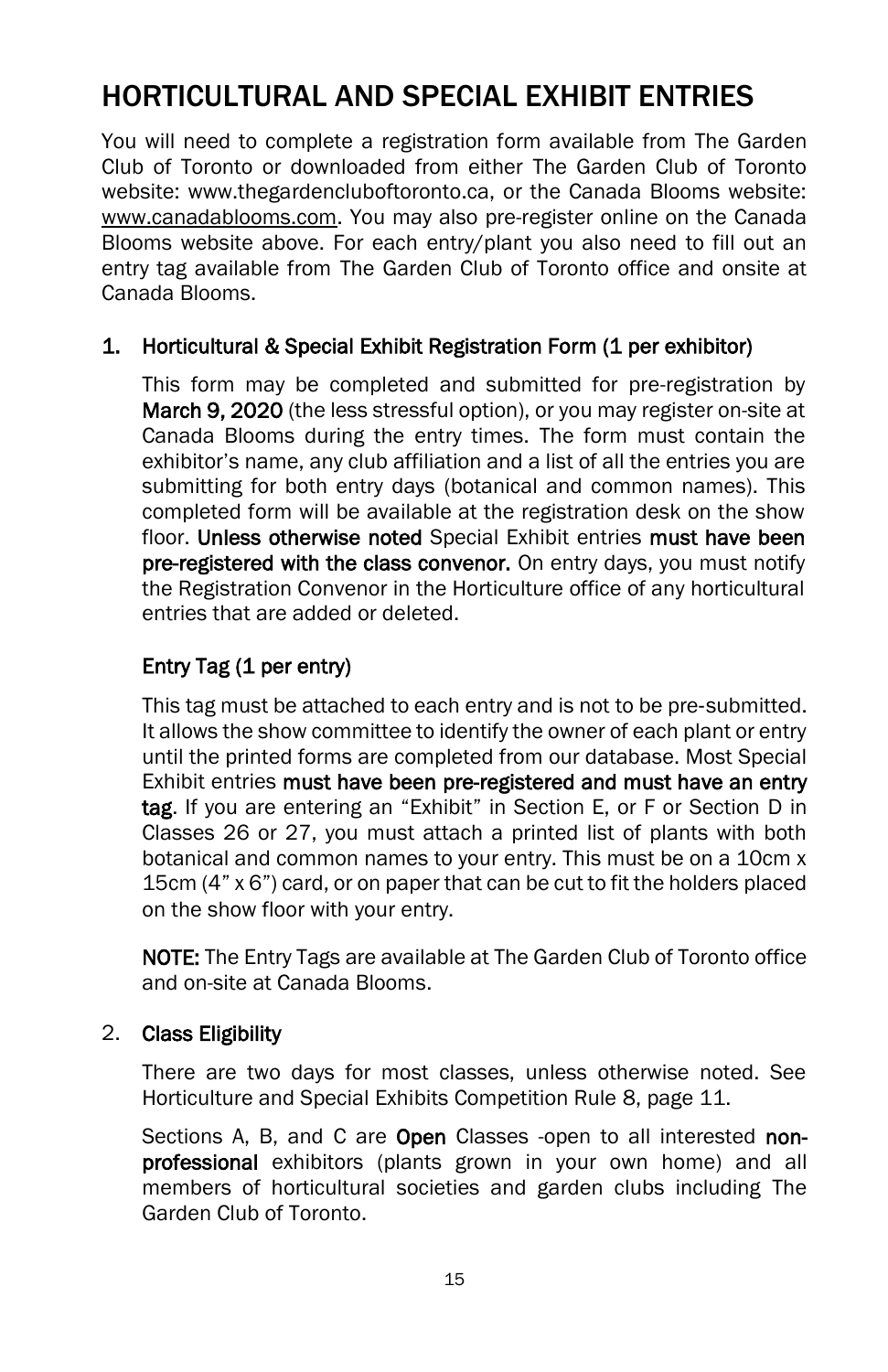Sections D and E are limited to members of The Garden Club of Toronto.

Section F is open to all interested non-professional exhibitors and all members of horticultural societies and garden clubs excluding The Garden Club of Toronto.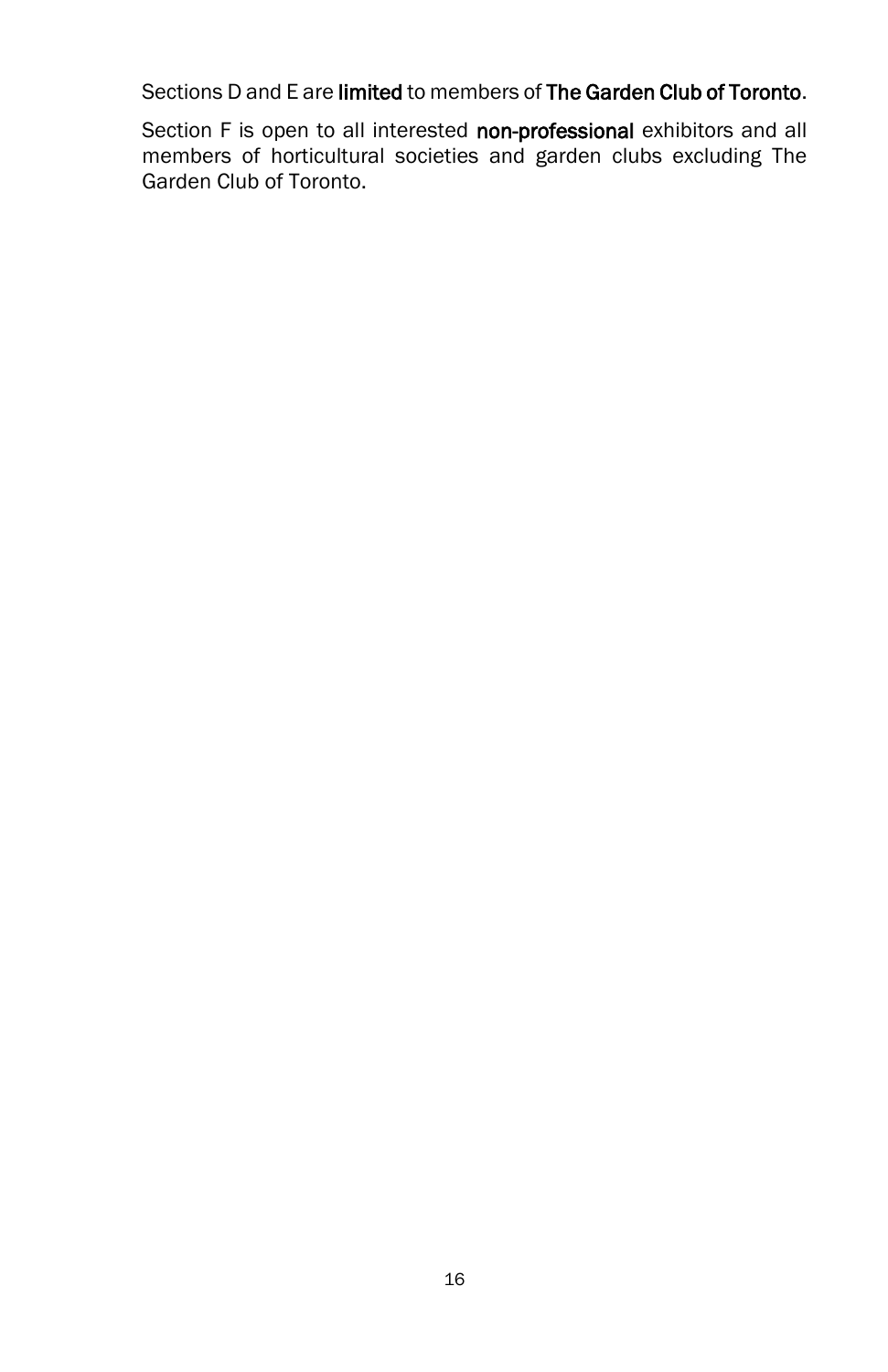# HORTICULTURAL COMPETITION SCHEDULE

# SECTION A SUCCULENTS

Open Classes, MUST be grown by exhibitor for at least 3 months. See Possession Rule, page 10.

All Classes have 2 entry days unless otherwise specified.

Please note cacti are a type of succulent. No grafted cactus is permitted.

- Class 1 Cactus, 1 crown, any cultivar or species, maximum pot size 30cm (12") Convenor: Susan Schwab 416-226-3060 sfschwab@hotmail.com
- Class 2 Cactus, epiphytic or terrestrial, freely branching, e.g., Aporocactus flagelliformis (Rat's Tail), Hatiora, Rhipsalis, etc., any cultivar or species, if appropriate may be displayed in hanging pots, maximum size 30cm (12"), staged with a background 30cm x 183cm (12" x 72"), suspended from a hook 20cm (8") long, 15cm (6") below the top, maximum 10 entries per day

Please contact the convenor to make sure there is space on the day you want to enter.

#### Convenor:

Christine Lewis 416-656-1679 89abacus@gmail.com

#### Class 3 Entry Day 1 only

Euphorbia millii (Crown of Thorns), 1 specimen plant, maximum pot size 30cm (12")

#### Convenor:

Marilyn Olivares 905-731-7604 amarilyno@gmail.com

#### Class 4 Entry Day 2 only

Euphorbia, any other cultivar or species, maximum pot size 30cm (12")

#### Convenor:

Marilyn Olivares 905-731-7604 amarilyno@gmail.com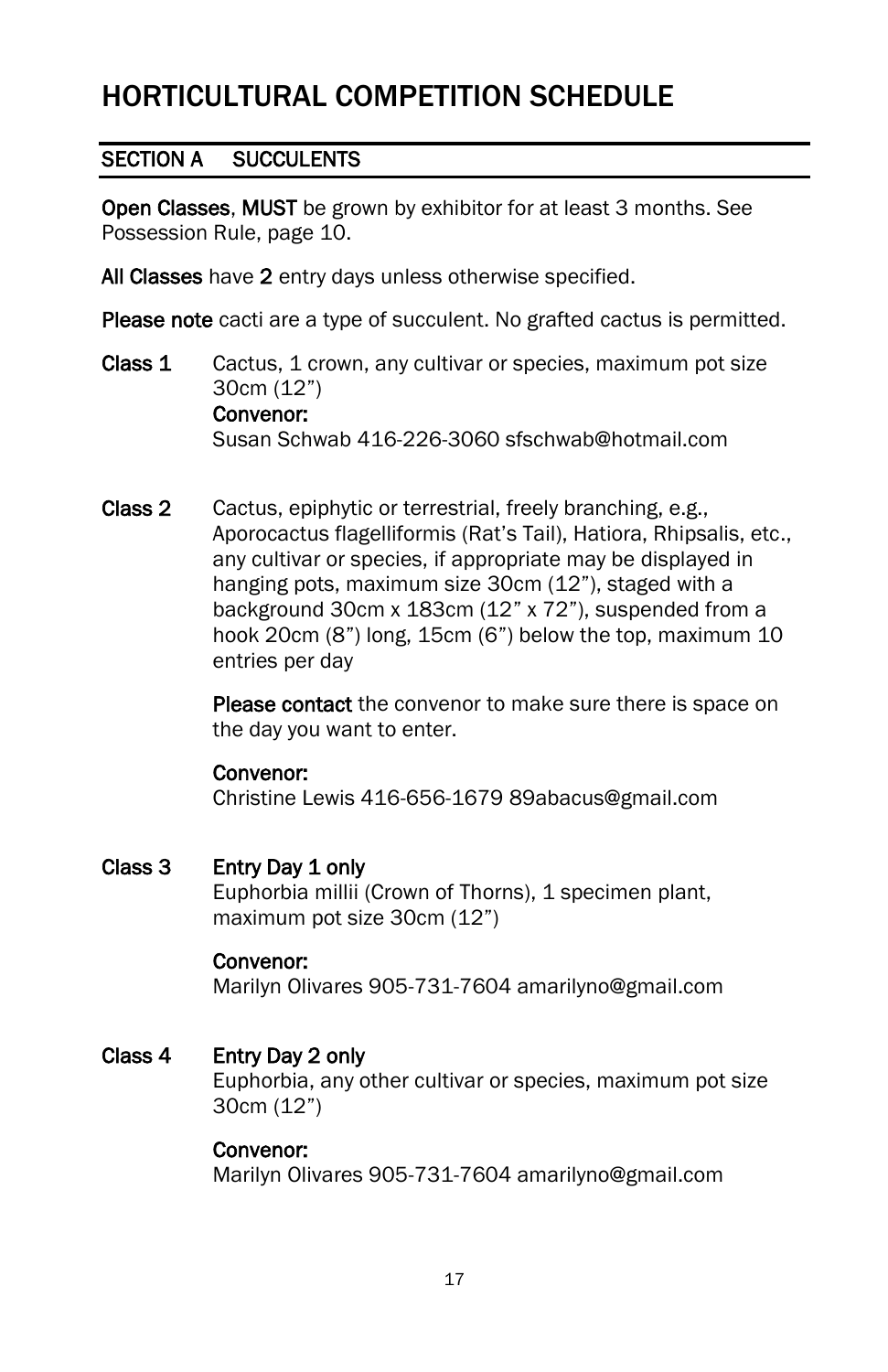# Class 5 Entry Day 1 only

Haworthia, any cultivar or species, maximum pot size 30cm (12")

#### Convenor:

Linda Alcock 416-481-9894 linal22@yahoo.com

## Class 6 Entry Day 2 only Sansevieria, any cultivar or species, maximum pot size 30cm (12")

#### Convenor:

Linda Alcock 416-481-9894 linal22@yahoo.com

Class 7 Succulent, trailing or climbing form, e.g., Ceropegia, Hoya, etc, any cultivar or species, maximum pot size 30cm (12")

#### Convenor:

Deborah Maw 416-966-2856 openarms@pathcom.com

Class 8 Any other succulent, any cultivar or species, maximum pot size 30cm (12")

#### Convenor:

Deborah Maw 416-966-2856 openarms@pathcom.com

# SECTION B HOUSEPLANTS

Open Classes, MUST be grown by exhibitor for at least 3 months. See Possession Rule, page 10.

All Classes have 2 entry days unless otherwise specified.

Class 9 Gesneriad, any cultivar or species, e.g., Aeschynanthus, Columnea, Nematanthus, Primulina (1 crown), Saintpaulia (African violet, 1 crown), Sinningia, pot any size

#### Convenor:

Martha Huffman 416-483-9337 mhuffman1645@gmail.com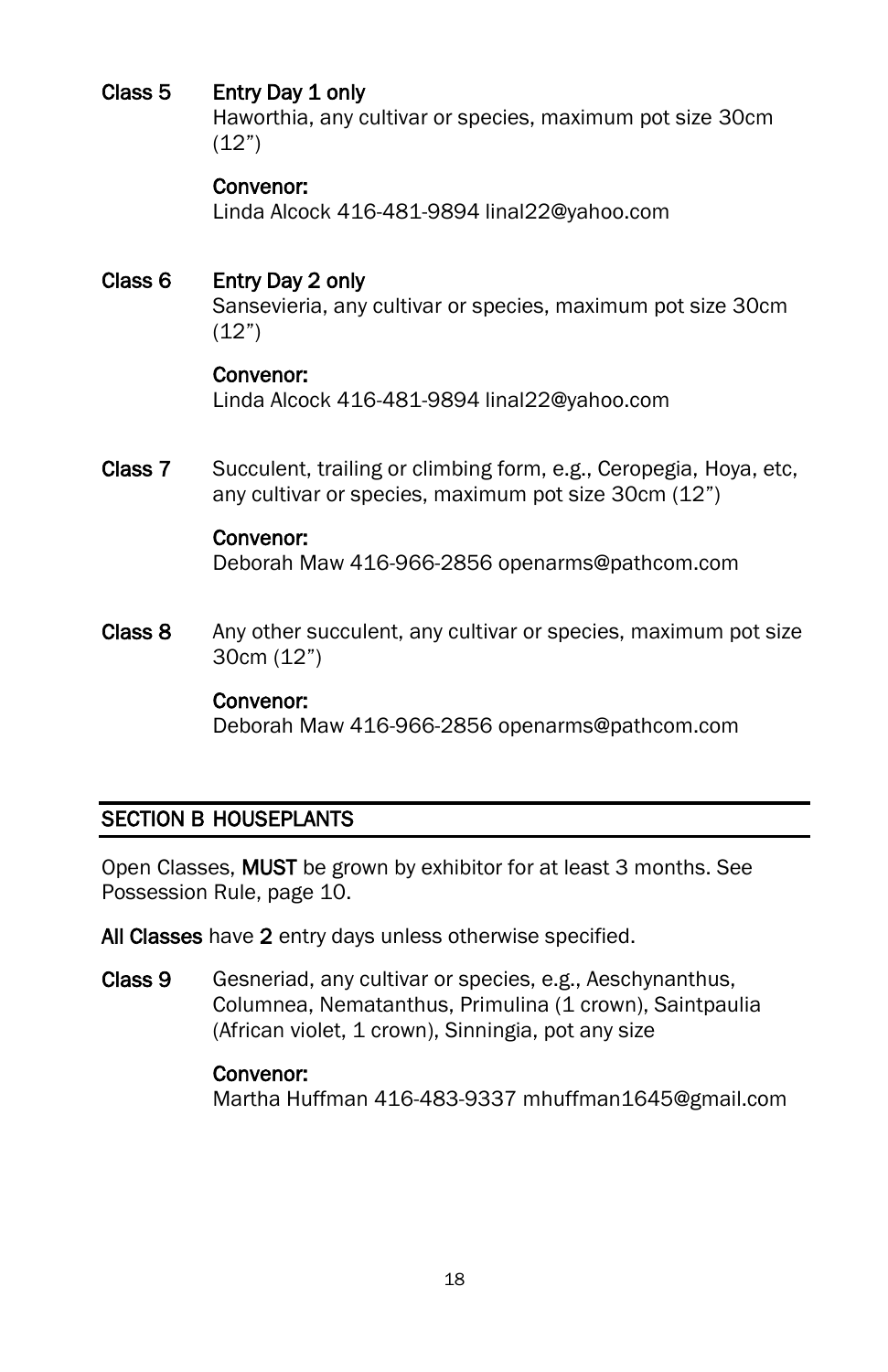Class 10 Orchid, any cultivar or hybrid, pot any size

# Convenor:

Martha Huffman 416-483-9337 mhuffman1645@gmail.com

Please note orchids may be staked, but stake should be unobtrusive. Orchids may be grown in any medium e.g. bark, sphagnum moss, etc., and may be top-dressed. Plants must not be treated with dye.

Class 11 Plectranthus, any species or cultivar except P. scutellaroides (Coleus) and P. discolor 'Green and Gold', 1 plant, pot any size

#### Convenor:

Sue Schaal 416-922-7875 schaal@sympatico.ca

Class 12 Any other trailing or climbing plant(s), any cultivar or species, pot any size

#### Convenor:

Barbara Scott 416-486-8408 barusco6@gmail.com

Class 13 Any other flowering or fruiting plant(s), any cultivar or species, pot 15cm (6") or under

#### Convenor:

Dorcas Beaton 416-691-6441 dorcas.beatongmail.com

Class 14 Any other flowering or fruiting plant(s), any cultivar or species, pot over 15cm (6")

#### Convenor:

Derryn Gill 416-221-6697 derryngill@rogers.com

Class 15 Any other variegated foliage plant(s), any cultivar or species, pot 15cm (6") or under

#### Convenor:

Linne Dobbin 416-487-8553 linnedobbin@gmail.com

Class 16 Any other variegated foliage plant(s), any cultivar or species, pot over 15cm (6").

#### Convenor:

Linne Dobbin 416-487-8553 linnedobbin@gmail.com

Class 17 Any other foliage plant(s), any cultivar or species, pot 15cm (6") or under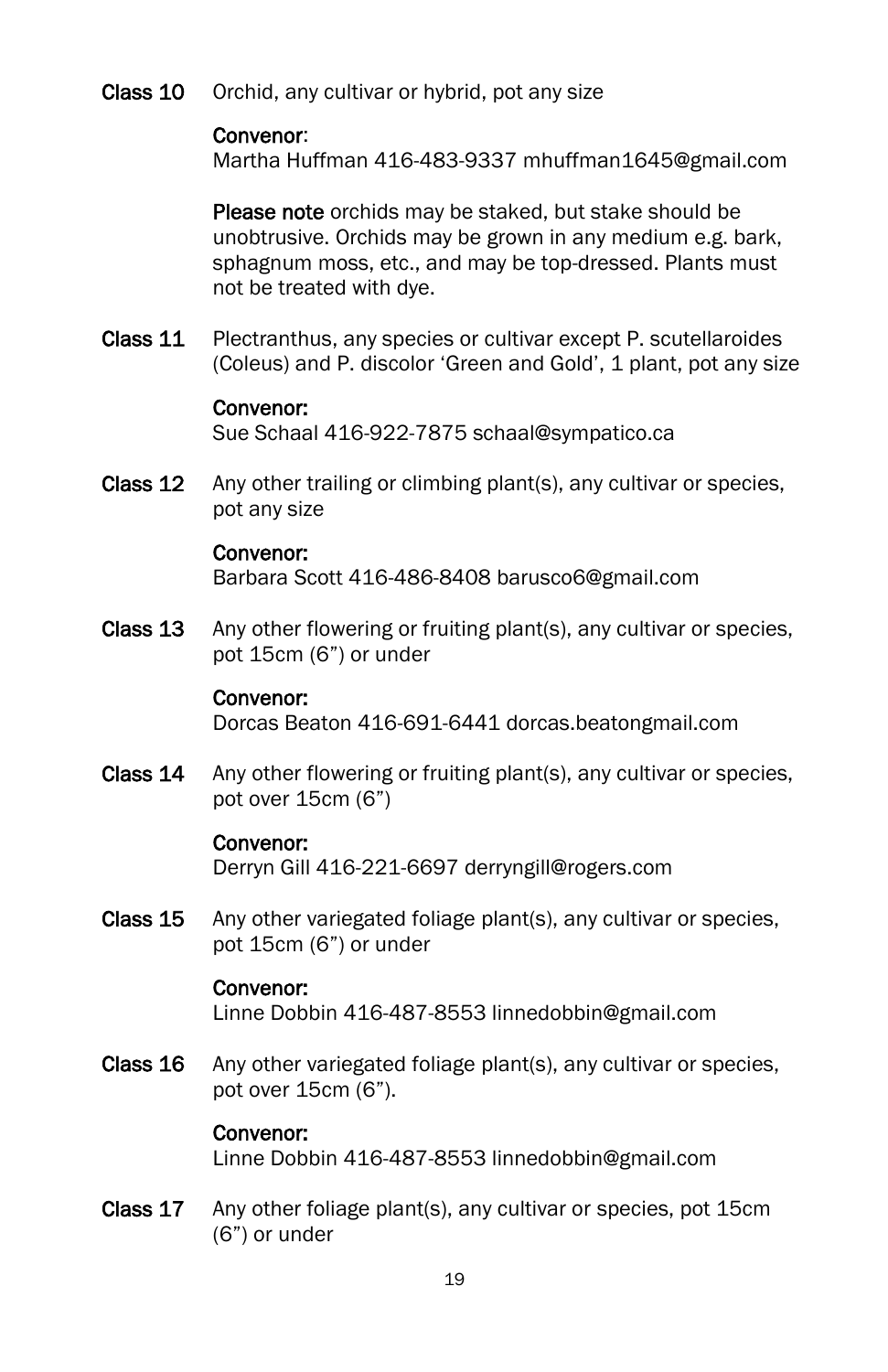#### Convenor:

Joyce Moffat 416-445-0813 joycemoffat@rogers.com

Class 18 Any other foliage plant(s), any cultivar or species, pot over 15cm (6")

#### Convenor:

Joyce Moffat 416-445-0813 joycemoffat@rogers.com

## SECTION C BULBS AND BRANCHES

Open Classes, MUST be grown by exhibitor for at least 3 months. See Possession Rule, page 9.

All Classes have 2 entry days unless otherwise specified.

Class 19 Eranthis (Winter Aconite), Galanthus (Snowdrop), any cultivar or species, from the exhibitor's own property, 3 stems, displayed in supplied container

#### Convenor:

Ibi Smith 416-221-7132 colandibi@sympatico.ca

Class 20 Non-hardy flowering bulb, corm, tuber or rhizome, any cultivar or species, plant matures over 38cm (15"), e.g., Amorphophallus, Clivia, Hippeastrum, Veltheima, maximum pot size 25cm (10")

#### Convenor:

Linne Dobbin 416-487-8553 linnedobbin@gmail.com

Class 21 Non-hardy flowering bulb(s), corm(s), tuber(s) or rhizome(s), any cultivar or species, matures to 38cm (15"), e.g., Cyclamen, Ipheion, Lachenalia, Oxalis, Sinningia, Zepheranthes, maximum pot size 15cm (6")

#### Convenor:

Kari Emond 416-767-1741 kari.emond@rogers.com

Class 22 Forsythia, forced, 1 branch, maximum 1m (39") in length, any cultivar or species, displayed in supplied container. State date cut.

#### Convenor:

Maria Tang 416-223-932 mwctang@yahoo.com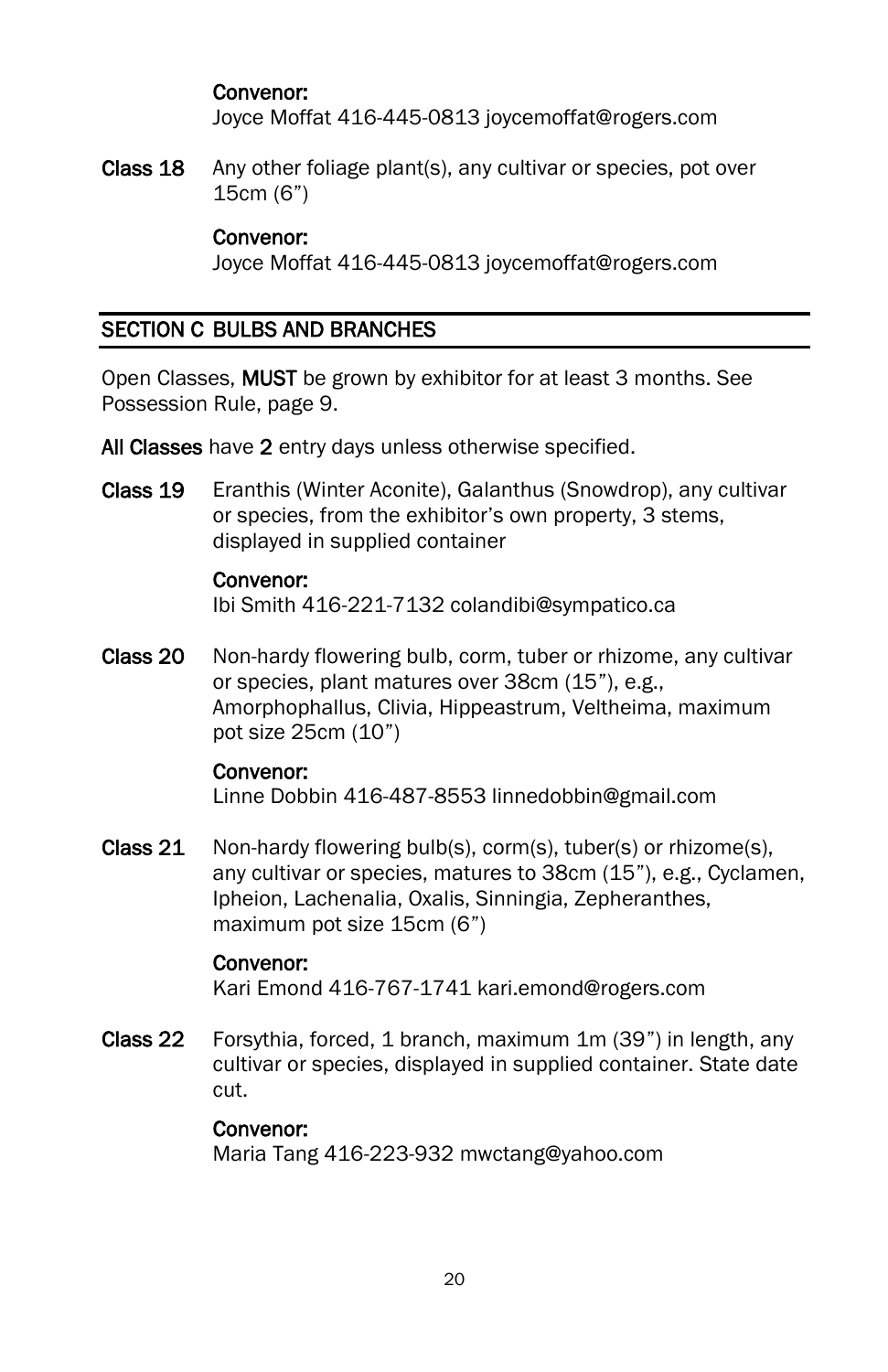Class 23 Any other forced flowering branch, maximum 1m (39") in length, any cultivar or species, displayed in supplied container. State date cut.

#### Convenor:

Maria Tang 416-223-9322 mcwtang@yahoo.com

Class 24 Tulipa, forced, any cultivar or species, 7 bulbs per pot, maximum pot size 20cm (8")

#### Convenor:

Loris Adamson 416-400-0363 lorisadamson@me.com

Class 25 Any other forced spring bulbs, corms, tubers or rhizomes, any cultivar or species, 7 in a pot, maximum pot size 20cm (8"), e.g., Crocus, Hyacinthus orientalis, Narcissus

#### Convenor:

Alison Jack 416-489-0109 alisonjack54@yahoo.com

## SECTION D EDUCATION

#### Limited to members of The Garden Club of Toronto

All Classes have 2 entry days unless otherwise specified.

#### Class 26 Entry Day 1 only

A DISPLAY of branches from hardy evergreens, conifers, deciduous conifers and trees, climbers and cut stems from ornamental grasses, perennials, ground cover (no Vinca minor) cut from exhibitor's own property, displayed in exhibitor's own container, minimum of 7 different cultivars and species staged on a pedestal 30cm x 30cm x either 76cm or 91cm (12" x 12" x either 30" or 36"). State date cut and include a list of common and botanical names on a 10cm x 15cm (4" x 6") index card with the exhibit.

Register with the convenor in advance to ensure adequate staging space.

#### Convenor:

Elaine Hill 416-486-9517 elainehh@sympatico.ca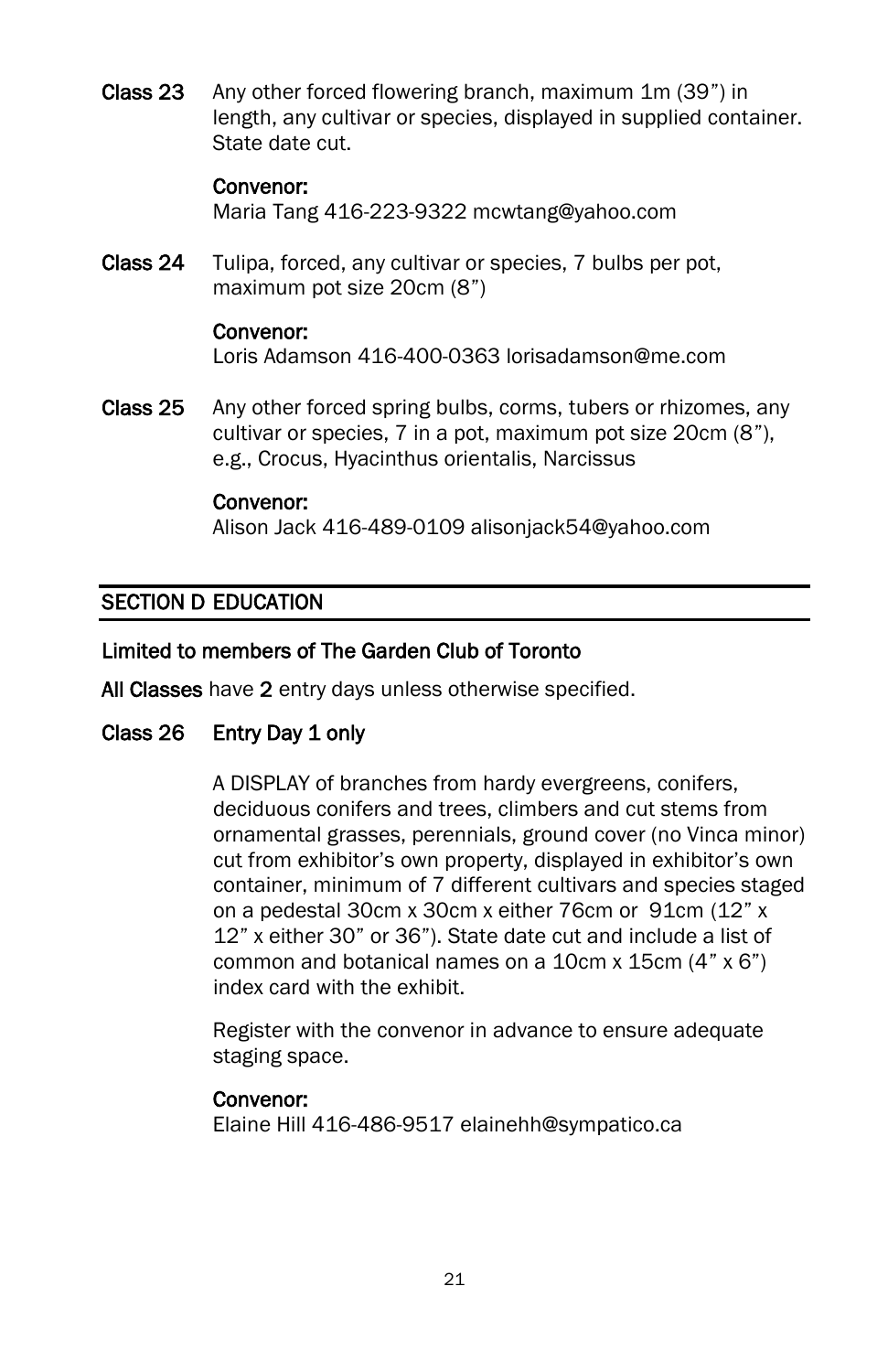# Class 27 Entry Day 2 only

A DISPLAY of evergreens, evergreen conifers, evergreen broad leaf shrubs and climbers and evergreen ground cover (no Vinca minor), cut from exhibitor's own property, displayed in exhibitor's own container, minimum of 7 different cultivars and species, staged on a pedestal 30cm x 30cm x either 76cm or 91cm (12" x 12" x either 30" or 36"). State date cut and include a list of common and botanical names on a 10cm x 15cm (4" x 6") index card with the exhibit.

Register with the convenor in advance to ensure adequate staging space.

#### Convenor:

Elaine Hill 416-486-9517 elainehh@sympatico.ca

Class 28 NOVICE CLASS – Open to any member of The Garden Club of Toronto who has not won a first- place ribbon in a horticultural class at the Toronto Flower Show at Canada Blooms

> A potted houseplant grown by exhibitor for 3 months, 1 cultivar or species, pot any size

#### Convenor:

Christine Lewis 416-656-1679 89abacus@gmail.com

Class 29 Two different cultivars or species of Asparagaceae, grown in separate pots, pots any size. State areas to which plants are indigenous on a 10cm x 15cm (4" x 6") index card.

#### Convenor:

Rosemary Dobson rosemarydobson33@gmail.com

#### Class 30 Entry Day 1 only

CHALLENGE CLASS – Impatiens niamniamesis, 1 rooted plant obtained from convenor in the fall, displayed in a 20cm (8") pot.

#### Convenor:

Sue Schaal 416-922-7875 schaal@sympatico.ca

#### Class 31 Entry Day 2 only

CHALLENGE CLASS -Plectranthus discolor 'Green and Gold', 1 rooted plant obtained from convenor in the fall, displayed in a 20cm (8") pot.

#### Convenor:

Sue Schaal 416-922-7875 schaal@sympatico.ca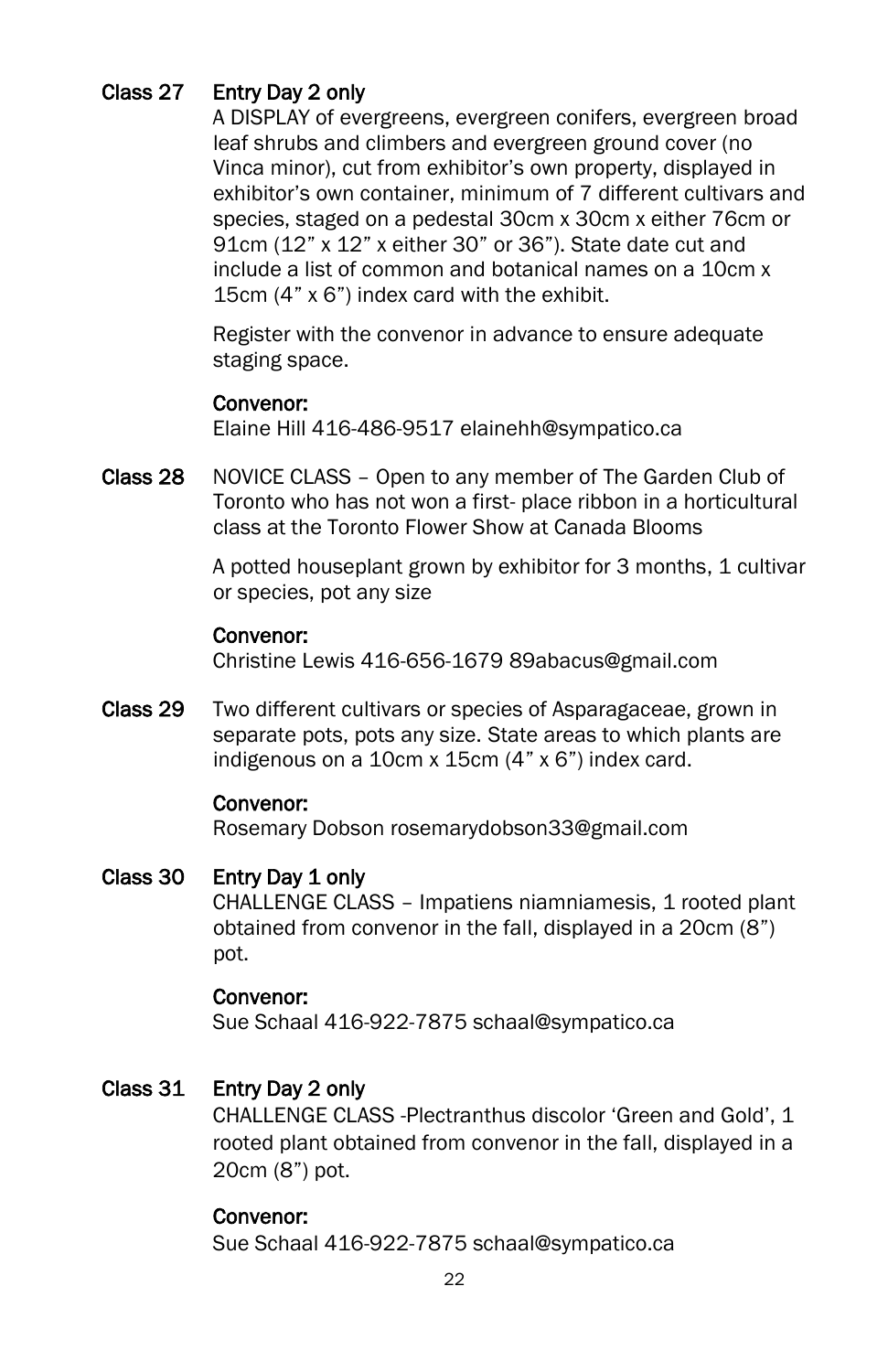Note Classes 32 and 33 inspired by Terry Caddo with a generous donation of the Hippeastrum bulbs by the Canada Blooms Horticultural Society

# Class 32 Entry Day 1 only

CHALLENGE CLASS - Hippeastrum 'Minerva', 1 bulb per pot, maximum pot size 20cm (8") in any direction, grown in any medium, displayed at any stage of development, judicious use of stake to support stem below the flower. Bulbs will be available from convenor in the fall. State date started.

# Convenor:

 Rosemary Passafiume-McLean 416-284-6959 rosemary.passafiume.mclean@gmail.com

Note when Hippeastrums are in bloom the scarious bracts should be carefully removed for showing.

# Class 33 Entry Day 2 only

CHALLENGE CLASS – Hippeastrum 'Red Lion', 1 bulb per pot, maximum pot size 20cm (8") in any direction, grown in any medium, displayed at any stage of development, judicious use of stake to support stem below the flower. Bulbs will be available from convenor in the fall. State date started.

#### Convenor:

 Rosemary Passafiume-McLean 416-284-6959 rosemary.passafiume,mclean@gmail.com

Note when Hippeastrums are in bloom the scarious bracts should be carefully removed for showing.

Class 34 SECOND TIME AROUND – CHALLENGE CLASS – A plant grown from a food scrap, vegetable (celery, pineapple, carrot, beet etc.) or stone pit (avocado, peach, apricot, etc.), grown and displayed in a pot or low container, pot size maximum 20cm (8"), maximum of 2 different entries each entry day. Include a 10cm x 15cm (4" x 6") index card which describes method of propagation and date started.

# Convenor:

Rosemary Passafiume McLean 416-284-6959 rosemary.passafiume.mclean@gmail.com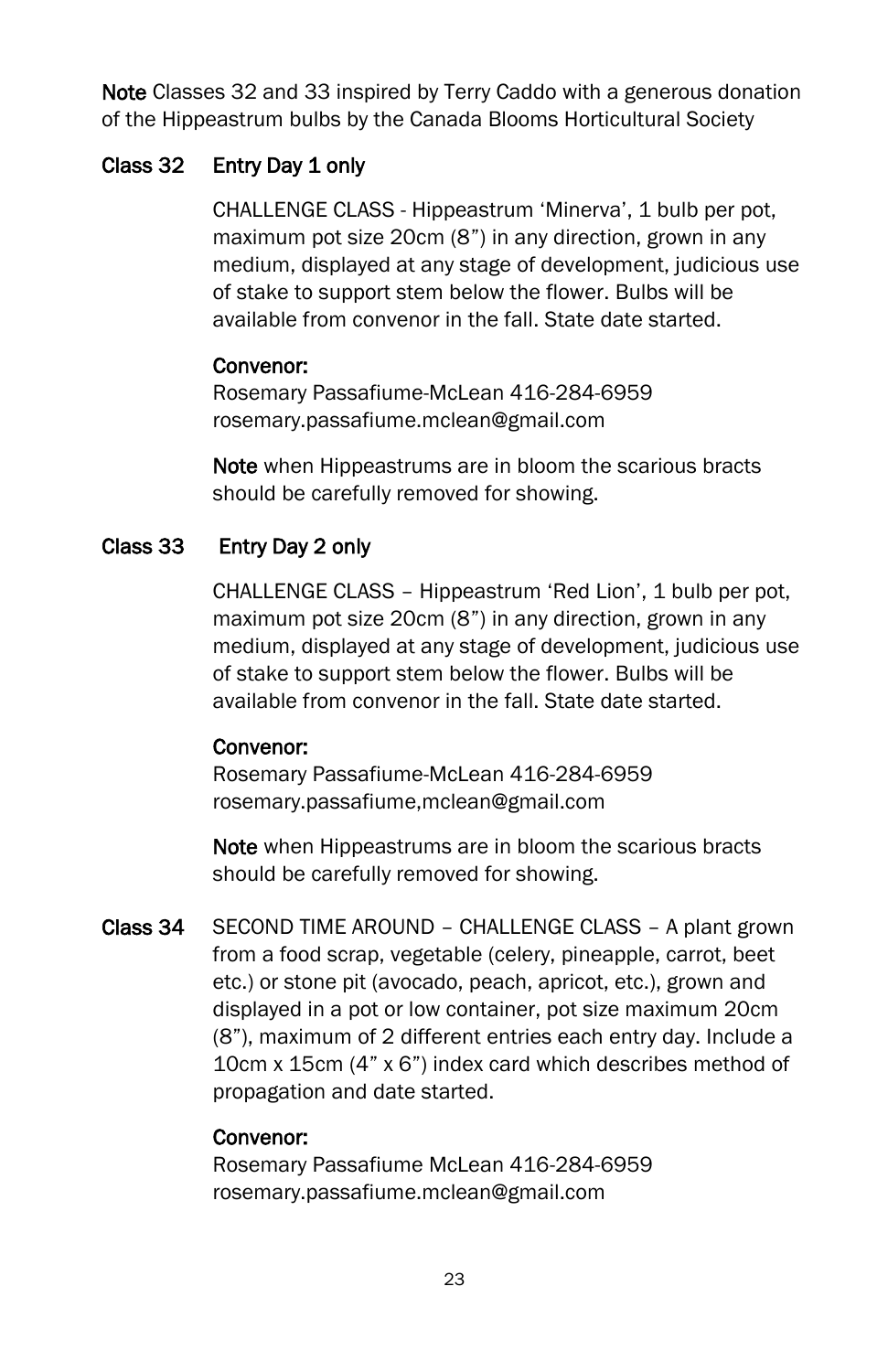## Class 35 Entry Day 1 only

KOKEDAMA – 1 moss-covered ball, grown by exhibitor for at least 3 months, staged on a supplied tray of pea gravel. List botanical and common name of cultivar planted in the moss ball on a  $10cm \times 15cm$  (4"  $\times$  6") index card.

#### Convenor:

Lorraine Luski 416-809-6132 ladeleluski@gmail.com

Class 36 SPECIMEN HERB, 1 plant grown by exhibitor for at least 3 months, 1 cultivar, pot any size

#### Convenor:

Claudia Pedone 416-447-9122 claudia.j.pedone@gmail.com

Class 37 WEIRD AND WONDERFUL BUT INTERESTING – An unusual plant, grown by exhibitor for at least 3 months, grafted cacti permitted. Note on a 10cm x 15cm (4" x 6") index card giving plant name, area, where indigenous, cultural (growth) requirements and any interesting facts.

#### Convenor:

Rosemary Dobson rosemarydobson33@gmail.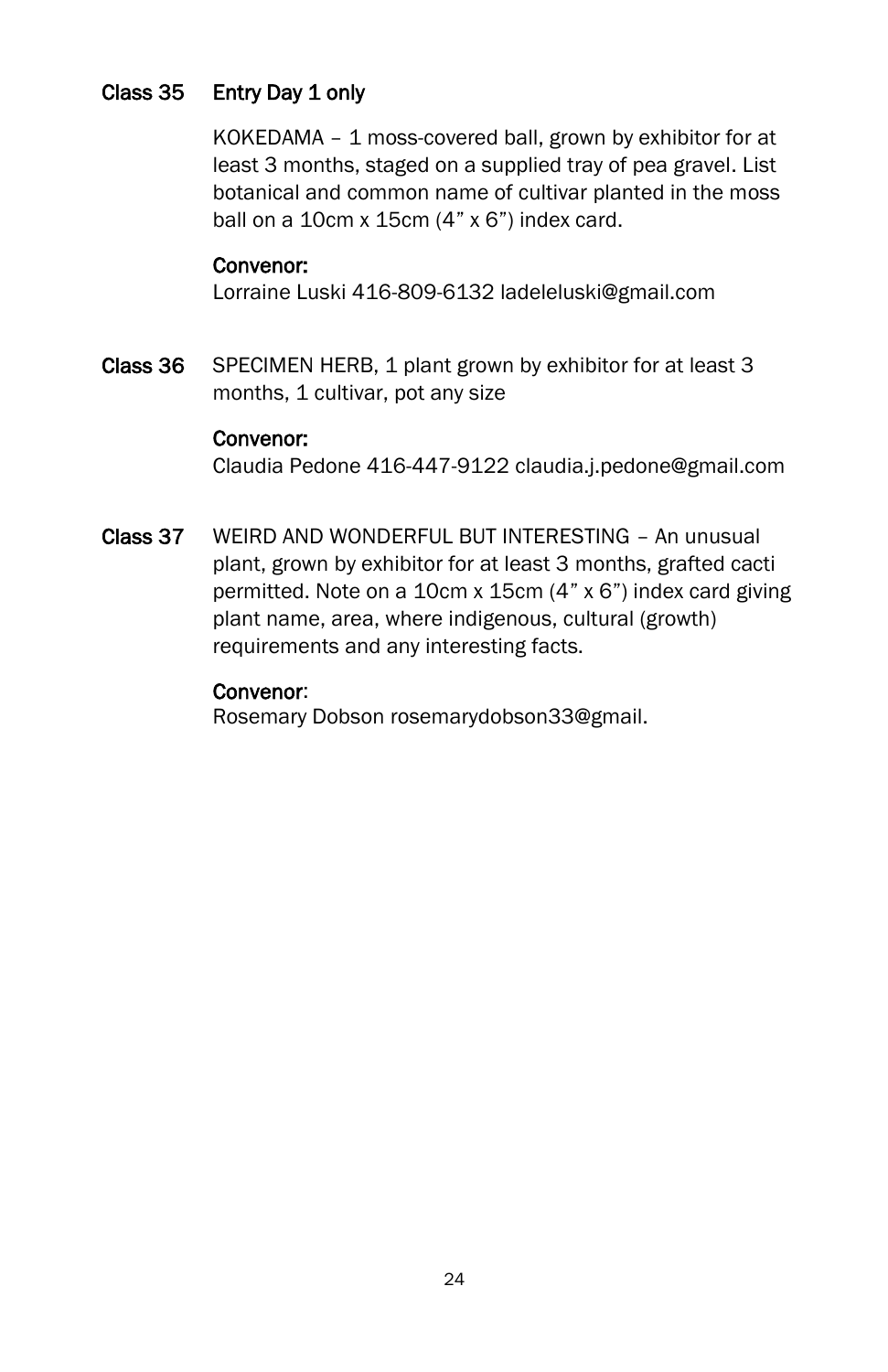# SECTION E SPECIAL EXHIBITS

Limited to members of The Garden Club of Toronto. Exhibitors MUST preregister with the convenor in advance EXCEPT for Classes 41 and 46. Note: Horticultural material in this Section may be newly-acquired. The list of plants and/or cut flowers, foliage or branches must include botanical and common names and accompany the entry on a 10cm x 15cm (4" x 6") index card.

# DAY 1 ONLY ENTRIES

Class 38 PETITE BIRDCAGE Limited to 5 entries



An exhibit of rooted plant material and/or cut flowers, planted in a white birdcage supplied by convenor, approximate size 25cm (10") in diameter. Birdcage can be painted if desired. Accessories permitted, to be staged on a pedestal 51cm x 51cm x 91cm (20" x 20" x  $^{91}$  36"), on a base 122cm x 91cm x 5cm (48" x 36" x 2") in front of a background 122cm x 208cm (48" x 82).

Base, background and pedestal colour Summer Sun Pink 2012-40

# Convenor:

Sue Schaal 416-922-7875 schaal@sympatico.ca

# Class 39 HERBAL BATH Limited to 5 entries



A container planted with rooted medicinal herbs and herbs that might be used in a bath, e.g., rose, jasmine, eucalyptus, etc. Cut herbal foliage and cut herbal flowers may also be used. State specific uses for the herbs on an index card 10cm x 15cm (4" x 6") along with botanical and common names of plant material. Container not to exceed 30cm  $x$  30cm  $(12" x 12")$ . To be staged on a pedestal 46cm x 46cm x 76cm (18" x 18" x 30"), against a black drape background. Pedestal colour Blue Wave 2065-50

# Convenor:

Claudia Pedone 416-447-9122 claudia.j.pedone@gmail.com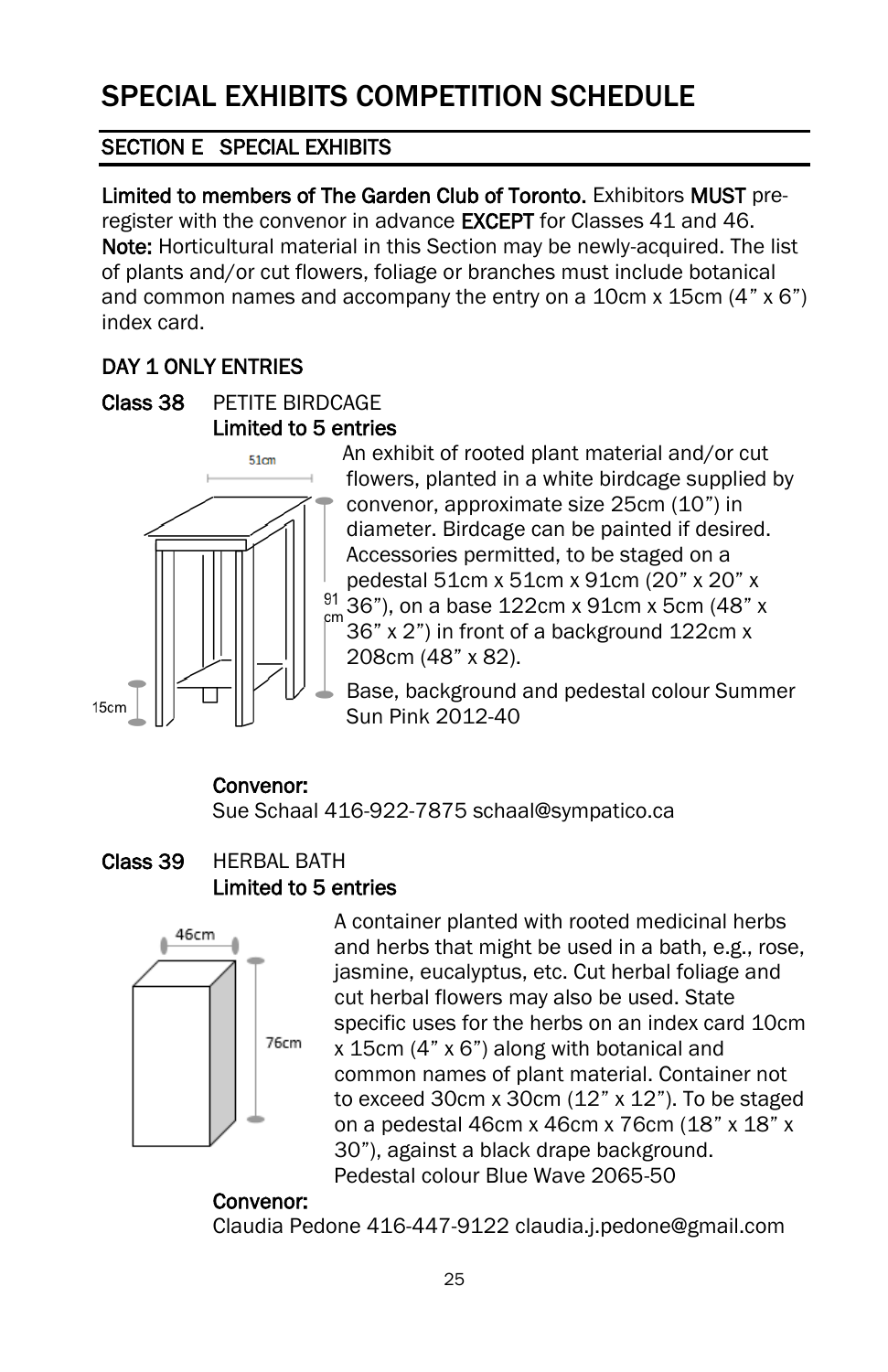# Class 40 BIRDS OF PREY Limited to 5 entries



A display equipped to hang from a free-standing black iron stand on a 122cm diameter x 10cm (48" x 4") round base, against a background panel 122cm x 203cm (48" x 80"), area allotted 122cm x 122cm (48" x 48"). Hook for hanging is 61cm (24") long and is approximately 190cm (75") from the base. To contain rooted plant material and/or cut flowers, cut foliage, branches, other plant material, accessories permitted, weight not to exceed 12lb.

Base, and background colour Blue Wave 2065-50

## Convenor:

Ellen Clark 416-486-9352 ellen.clark@sympatico.ca

# Class 41 BIRDS, BEES AND BUTTERFLIES No pre-registration required, entry day 1 only, unlimited entries



A low open container or basket planted with spring flowering bulbs, foliage plants and/or  $\overline{a}_{0\text{cm}}$  other flowering plants, accessories permitted, container not to exceed 35cm x 35cm (14" x  $46cm$   $14"$ ). There will be flexible staging for this class as no pre-registration is required. Entries will be staged at different levels.

Pedestal colour Summer Pink 2012-40

 Convenor: Lorraine Luski 416-809-6132 ladeleluski@gmail.com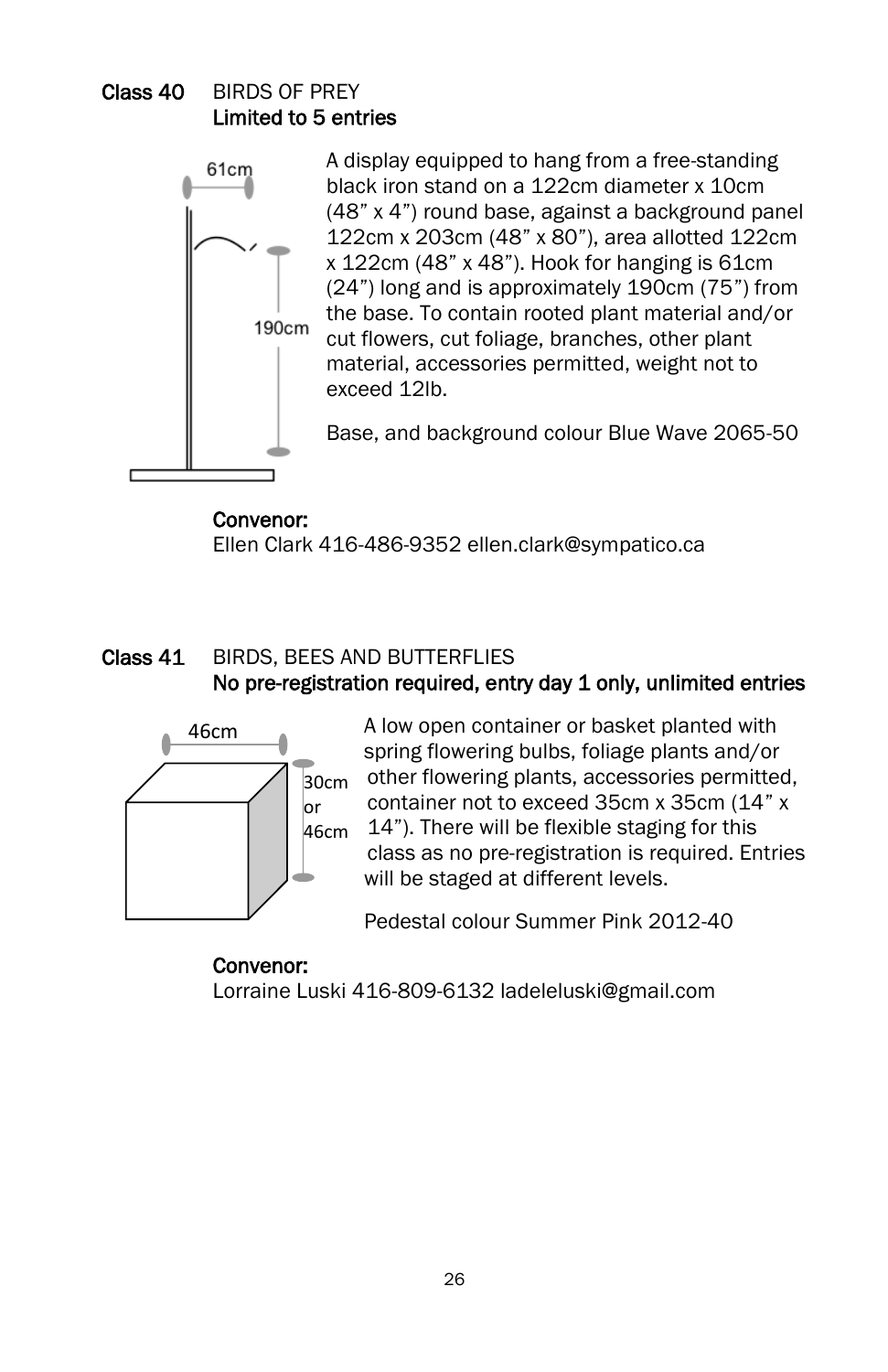# Class 42 WATER FOR THE DESERT BIRDS Limited to 5 entries



A birdbath planted with rooted succulents (may include cacti), staged on a base 61cm x 61cm x 10 cm (24" x 24" x 4"). May have its own pedestal or if not could be staged on a pedestal 46cm x 46cm x 76 cm (18" x 18" x 30") that can be supplied. Convenor must

be notified if pedestal is needed. Space allotted 76cm x76cm (30" x 30"), accessories permitted.

Base colour (and pedestal if required) Cedar Green 2034-40

## Convenor:

Linne Dobbin 416-487-8553 linnedobbin@gmail.com

# DAY 2 ONLY ENTRIES





A miniature garden of rooted plant material and/or cut flowers, container not to exceed 46cm x 46cm (18" x 18") to be staged on a pedestal 51cm x 51cm x 91cm (20" x 20" x 36"), on a base 122cm x 91cm x 5cm (48" x 36" x 2") in front of a background 122cm x 208cm (48" x 82"), accessories permitted.

Base, background and pedestal colour Summer Sun Pink 2012-40

 Convenor: Joyce Johnson 416-483-6939 joycejohnson@rogers.com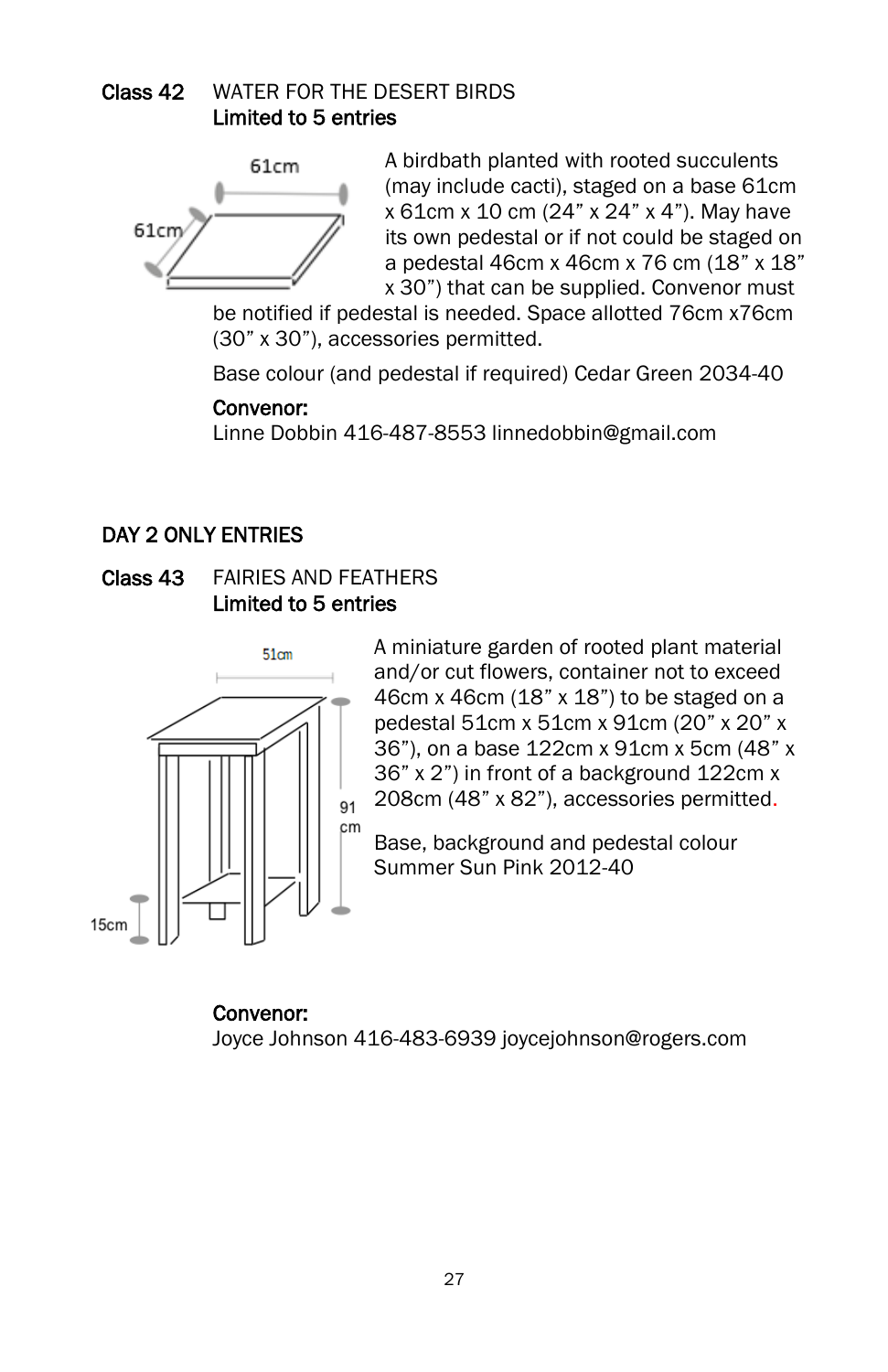# Class 44 DINNER FOR A FLOCK Limited to 5 entries



A container or containers displayed on exhibitor's own tray, planted with rooted culinary herbs, cut flowering herbs permitted if desired, tray not to exceed 46cm x 46cm (18" x 18"). To be staged on a pedestal 46cm x 46cm x 76cm (18" x 18" x 30"), against a black drape background.

Pedestal colour Blue Wave 2065-50

## Convenor:

Derryn Gill 416-221-6697 derryngill@rogers.com

## Class 45 TOUCANS AND PUFFINS Limited to 5 entries



A display equipped to hang from a free-standing black iron stand on a 122cm diameter x 10cm (48" x 4") round base, against a background panel 122cm x 203cm (48" x 80"), area allotted 122cm x 122cm (48" x 48"). Hook for hanging is 61cm (24") long and is approximately 190cm (75") from the base. To contain rooted plant material and/or cut flowers, cut foliage, branches, other plant material, accessories permitted, weight not to exceed 12lb.

Base and background colour Blue Wave 2065-50

#### Convenor:

Diana Kennedy 905-831-9671 diana.kennedy@sympatico.ca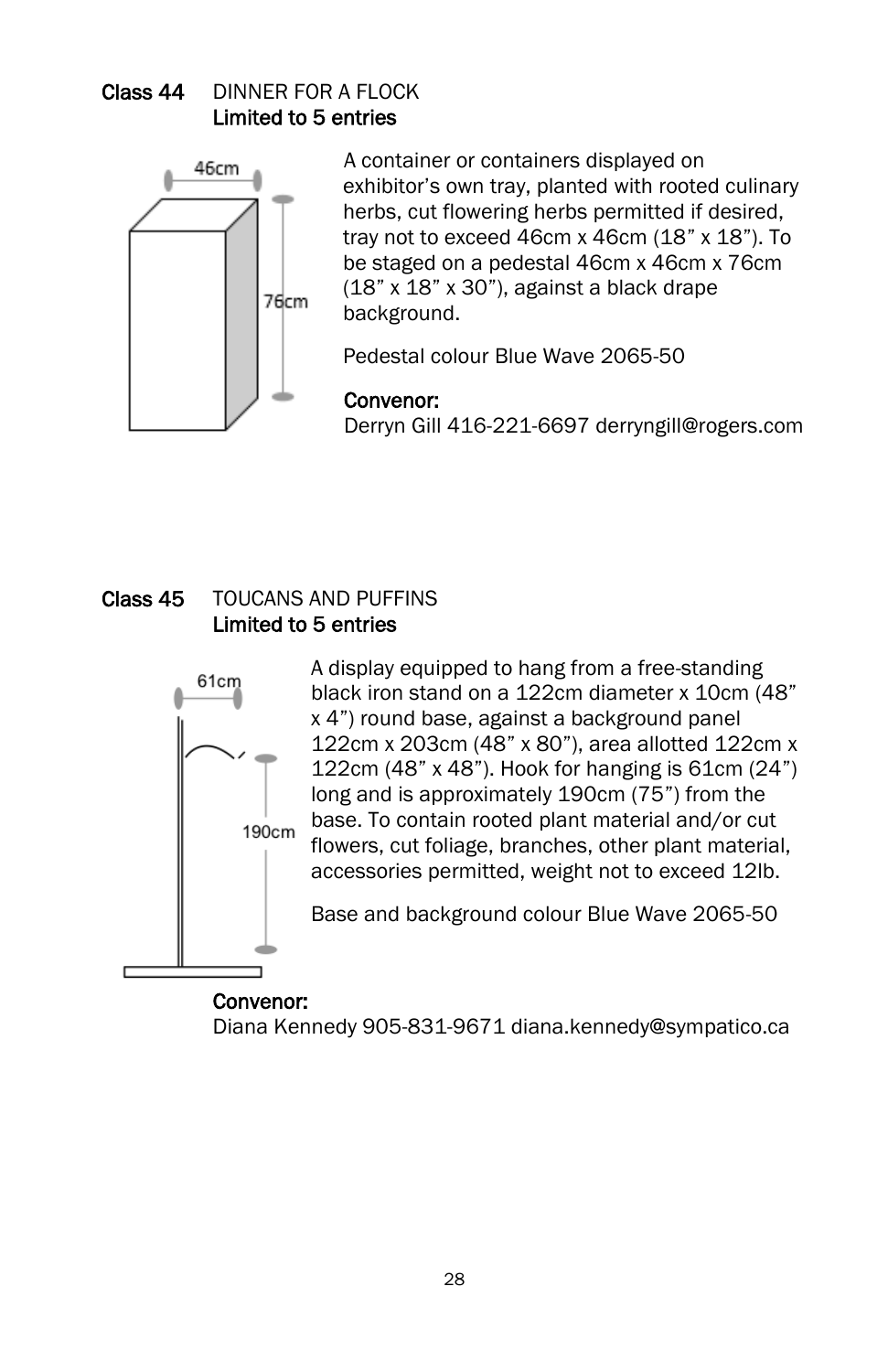## Class 46 BLUEJAY(S) No pre-registration required, entry day 2 only, unlimited entries



An open container or basket planted with spring flowering bulbs, foliage plants and/or other flowering plants, accessories permitted, container not to exceed 35cm x 35cm (14" x 14"). There will be flexible staging for this class as no pre-registration is required. Entries will be staged at different levels.

Pedestal colour Summer Pink 2012-40

 Convenor: Judy Lewis 416-964-7907 judlewis@yahoo.ca

# Class 47 FREE AS A BIRD Limited to 5 entries



A planter with rooted plant material, to include a vertical structure which can be made of any material and can be dimensional or flat, cut flowers and accessories permitted, staged on a base 61cm x 61cm x 10cm (24" x 24" x 4"), accessories permitted.

Base colour Cedar Green 2034-40

## Convenor: Maria Tang 416-223-9322 mcwtang@yahoo.com